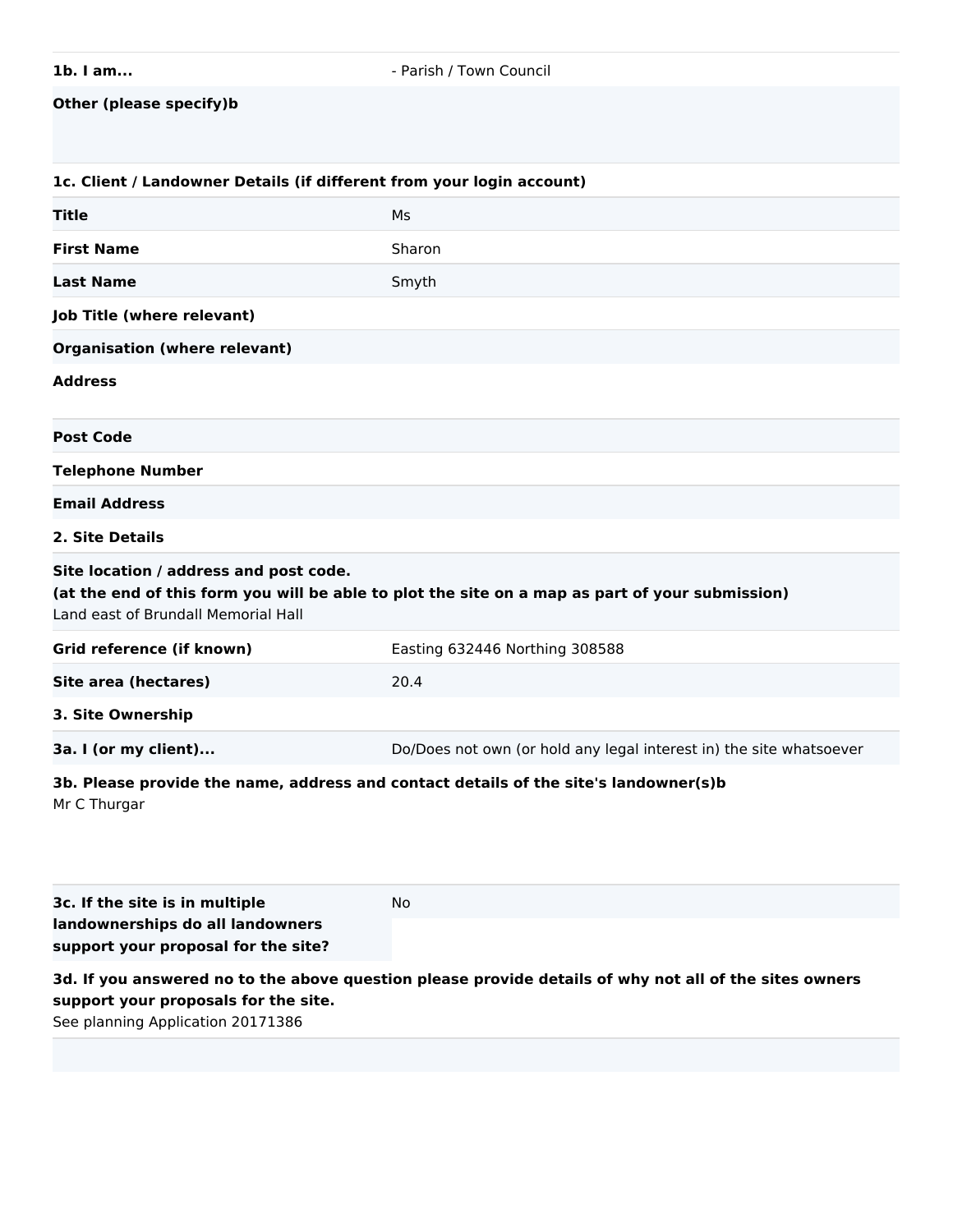### **4a. Current Land Use (Please describe the site's current land use e.g. agriculture, employment,**

No

| unused/vacant etc.) |  |
|---------------------|--|
|---------------------|--|

Agricultural

**4b. Has the site been previously developed?**

## **4c. Describe any previous uses of the site. (please provide details of any relevant historic planning applications, including application numbers if known)**

20162126, 20130591, 20100557.

#### **5. Proposed Future Uses**

**5a. Please provide a short description of the development or land use you proposed (if you are proposing a site to be designated as local green space please go directly to question 6)**

To develop the site for recreational purposes and layout for the benefit of the parish to enjoy and in Parish Council ownership for the future.

**5b. Which of the following use or uses are** - Recreation & Lisure **you proposing?**

## **5c. Please provide further details of your proposal, including details on number of houses and proposed floorspace of commercial buildings etc.**

The site should be laid out for a mixture of formal and informal recreational purposes.

### **5d. Please describe any benefits to the Local Area that the development of the site could provide.**

Brundall has an acute shortage of land for recreational purposes and has no central village green space for residents to come together and enjoy. This land would enable parishioners to have access to large village events and to walk to centrally making it an inclusive site for all age ranges with a variety of activities possible.

### **6. Local Green Space**

If you are proposing a site to be designated as Local Green Space please complete the following questions. These questions do not need to be completed if you are not proposing a site as Local Green Space. Please consult the guidance notes for an explanation of Local Green Space Designations.

### **7. Site Features and Constraints**

Are there any features of the site or limitations that may constrain development on this site (please give details)?

# **7a. Site Access: Is there a current means of access to the site from the public highway, does this access need to be improved before development can take place and are there any public rights of way that cross or adjoin the site?**

Links Avenue and Meadow View from Westfield Road.

### **7b. Topography: Are there any slopes or significant changes of in levels that could affect the development of the site?**

As the site is for a mixture of informal and formal use the slopes are not a significant factor material enough to affect development of the site.

## **7c. Ground Conditions: Are ground conditions on the site stable? Are there potential ground contamination issues?**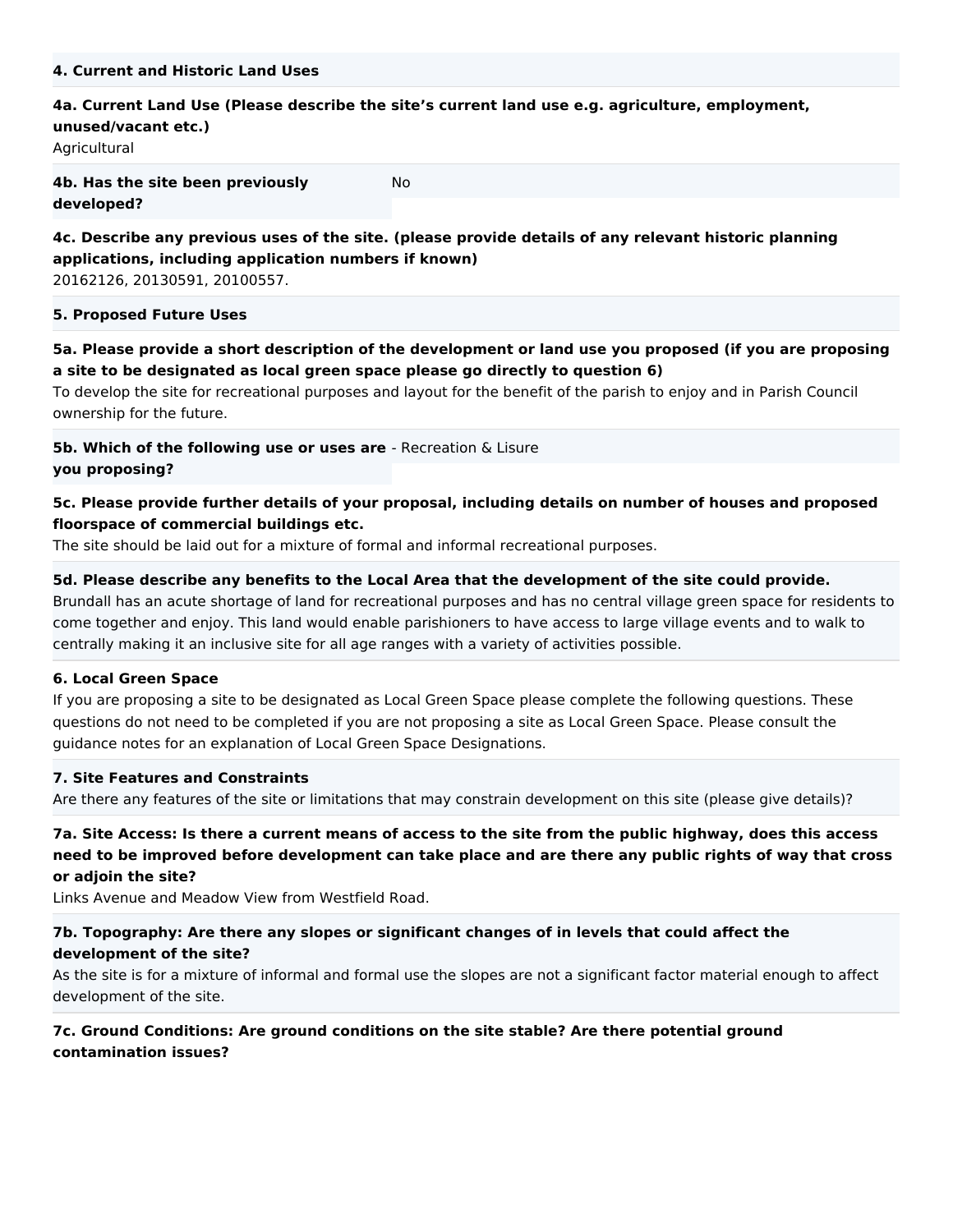There is a sewer running centrally through the site.

**7d. Flood Risk: Is the site liable to river, ground water or surface water flooding and if so what is the nature, source and frequency of the flooding?**

The site abuts a small dike but there is no significant risk of river flooding.

**7e. Legal Issues: Is there land in third party ownership, or access rights, which must be acquired to develop the site, do any restrictive covenants exist, are there any existing tenancies?** Possible Anglian Water access rights to the sewer.

# **7f. Environmental Issues: Is the site located next to a watercourse or mature woodland, are there any significant trees or hedgerows crossing or bordering the site are there any known features of ecological or geological importance on or adjacent to the site?**

Yes next to Run Dike. No significant trees or hedgerows to affect future development of the site.

**7g. Heritage Issues: Are there any listed buildings, Conservation Areas, Historic Parklands or Schedules Monuments on the site or nearby? If so, how might the site's development affect them?** No.

**7h. Neighbouring Uses: What are the neighbouring uses and will either the proposed use or neighbouring uses have any implications?**

Residents are supportive of the proposed recreational use. The village have recently taken part in a petition gaining 2500 signatures to object to any housing development on the site. (Planning Application 20171386)

**7i. Existing uses and Buildings: are there any existing buildings or uses that need to be relocated before the site can be developed.**

No

### **8. Utilities**

**8a. Which of the following are likely to be readily available to service the site and enable its development? Please provide details where possible.**

| <b>Mains water supply</b> | Yes        |
|---------------------------|------------|
| <b>Mains sewerage</b>     | <b>Yes</b> |
| <b>Electricity supply</b> | Yes        |
| <b>Public highway</b>     | Yes        |
| <b>Broadband internet</b> | <b>Yes</b> |
| 9. Availability           |            |

**9a. Please indicate when the site could be made available for the land use or development proposed.**

1 to 5 years (by April 2021)

### **9b. Please give reasons for the answer given above.**

The parish council has been working on a plan for many decades to try to acquire the site. Its intentions are to obtain land for recreational purposes and it is has the will to acquire this land if it were for sale being a prime site suited for the needs of the parish.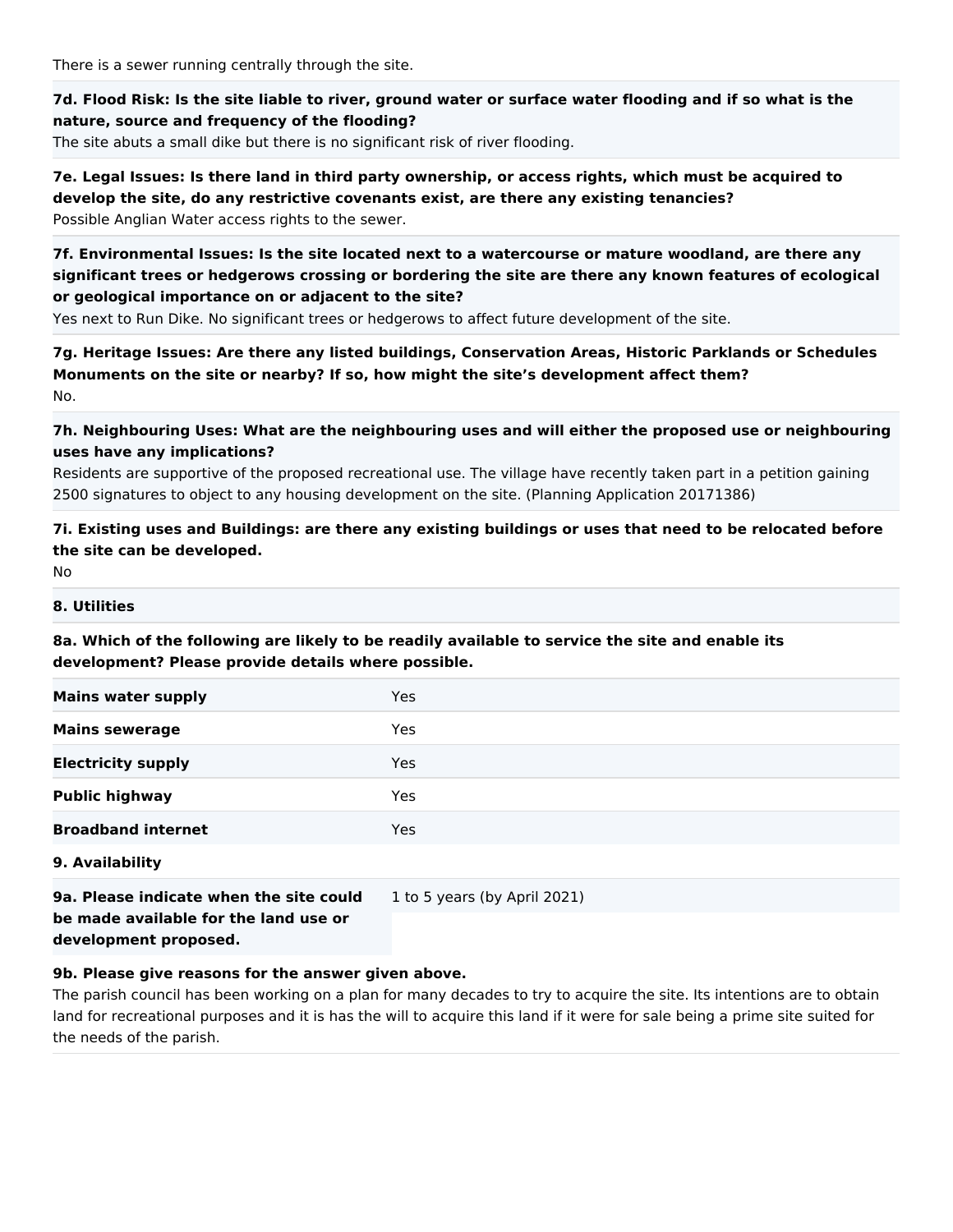| <b>10. Market Interest</b>                                                                                                                                                                                                                                                                                                                                                                                                                                                 |                                              |
|----------------------------------------------------------------------------------------------------------------------------------------------------------------------------------------------------------------------------------------------------------------------------------------------------------------------------------------------------------------------------------------------------------------------------------------------------------------------------|----------------------------------------------|
| 10. Please choose the most appropriate<br>category below to indicate what level of<br>market interest there is/has been in the<br>site. Please include relevant dates in the<br>comments section.                                                                                                                                                                                                                                                                          | Site is under option to a developer/promoter |
| 11. Delivery                                                                                                                                                                                                                                                                                                                                                                                                                                                               |                                              |
| 11a. Please indicate when you anticipate Up to 5 years (by April 2021)<br>the proposed development could be<br>begun.                                                                                                                                                                                                                                                                                                                                                      |                                              |
| 11b. Once started, how many years do<br>you think it would take to complete the<br>proposed development (if known)?                                                                                                                                                                                                                                                                                                                                                        | 2-3 years                                    |
| 12. Viability<br>This is the description of your section break.                                                                                                                                                                                                                                                                                                                                                                                                            |                                              |
| 12a. You acknowledge that there are<br>likely to be policy requirements and<br><b>Community Infrastructure Levy (CIL)</b><br>costs to be met which will be in addition<br>to the other development costs of the<br>site (depending on the type and scale of<br>land use proposed). These requirements<br>are likely to include but are not limited<br>to: Affordable Housing; Sports Pitches &<br><b>Children's Play Space and Community</b><br><b>Infrastructure Levy</b> | - I agree                                    |
| 12b. Do you know if there are there any<br>abnormal costs that could affect the<br>viability of the site e.g. infrastructure,<br>demolition or ground conditions?                                                                                                                                                                                                                                                                                                          | Yes                                          |
| 12c. If there are abnormal costs associated with the site please provide details:<br>The sewer chambers are above ground level. These would need to be removed to ensure the land can be grassed and<br>devleoped.                                                                                                                                                                                                                                                         |                                              |
| 12d. Do you consider that the site is<br>currently viable for its proposed use<br>taking into account any and all current<br>planning policy and CIL considerations<br>and other abnormal development costs                                                                                                                                                                                                                                                                | Yes                                          |

**associated with the site?**

**13. Other Relevant Information**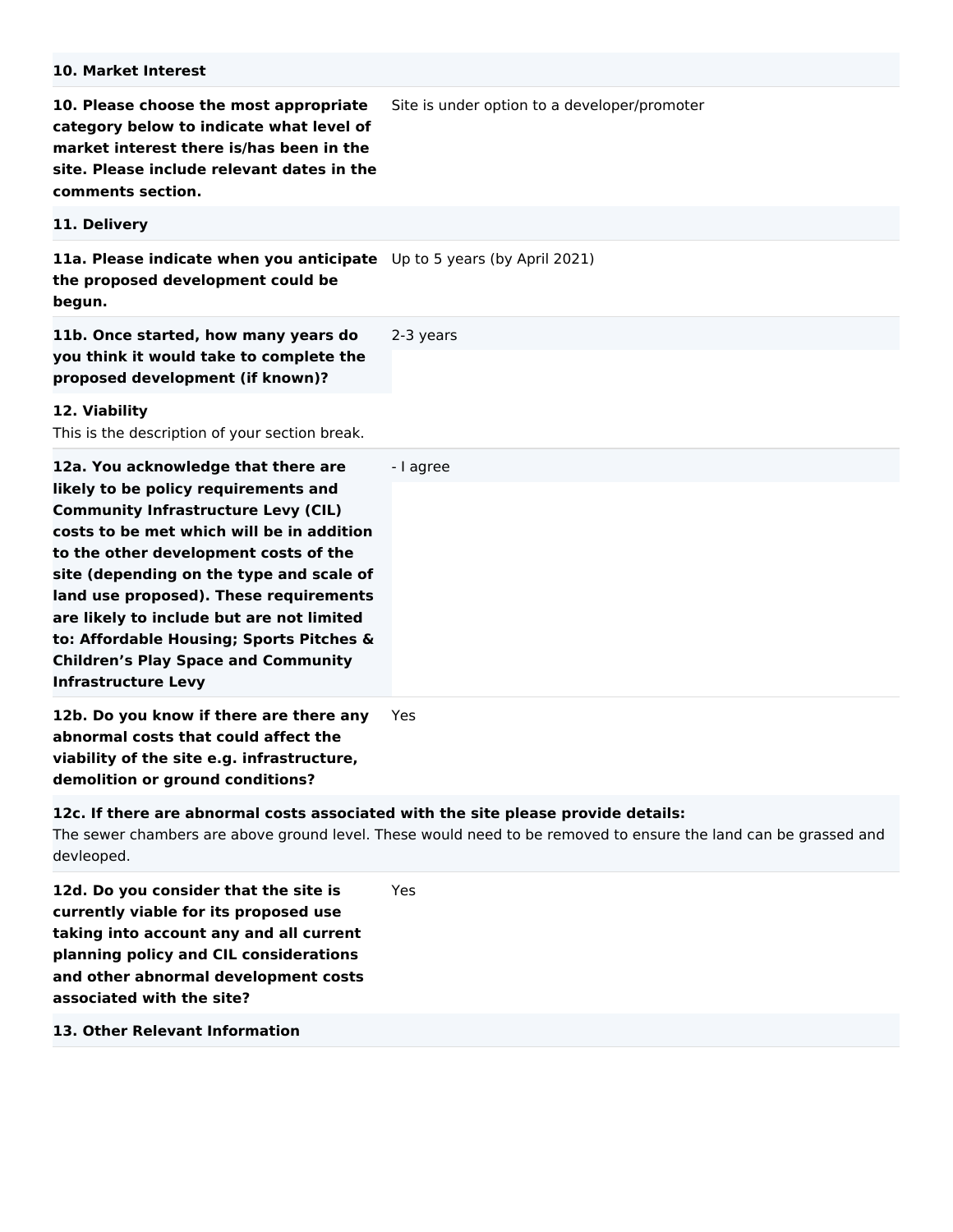# **13. Please use the space below to for additional information or further explanations on any of the topics covered in this form**

The land is part allocated as a site for recreation (BRU3). It was the subject of a recreational as part of a Neighbourhood Plan to site allocate part of the 20 Ha site which was adopted in May 2016. The Parish Council would now like to seek to prevent any further development of housing on the whole of this site and to preserve the whole site for recreation given the size of the village and the fact that at present it owns no central village green open space for a mixture of formal and informal recreation. Currently it only has access to 1/20th of the recreational space needed for its size of 4000+ residents.

### **14. Declaration**

I understand that:

Data Protection and Freedom of Information

The Data Controller of this information under the Data Protection Act 1998 will be Norfolk County Council, which will hold the data on behalf of Broadland District Council, Norwich City Council and South Norfolk District Council. The purposes of collecting this data are:

• to assist in the preparation of the Greater Norwich Local Plan

- to contact you, if necessary, regarding the answers given in your form
- to evaluate the development potential of the submitted site for the uses proposed within the form

### Disclaimer

The Site Submission response forms received as part of the Greater Norwich Local Plan Regulation 18 Consultation will be published and made available for public viewing. By submitting this form you are consenting to the details about you and your individual sites being stored by Norfolk County Council, and the details being published for consultation purposes. Any information you consider to be confidential is clearly marked in the submitted response form and you have confirmed with the Council(s) in advance that such information can be kept confidential as instructed in the Greater Norwich Local Plan: Regulation 18 "Growth Options" Consultation - Site Submission Guidance Notes.

I agree that the details within this form can be held by Norfolk County Council and that those details can be shared with Broadland District Council, Norwich City Council and South Norfolk District Council for the purposes specified in this declaration.

| <b>Name</b> | Sharon Smyth |
|-------------|--------------|
| <b>Date</b> | Mar 19, 2018 |